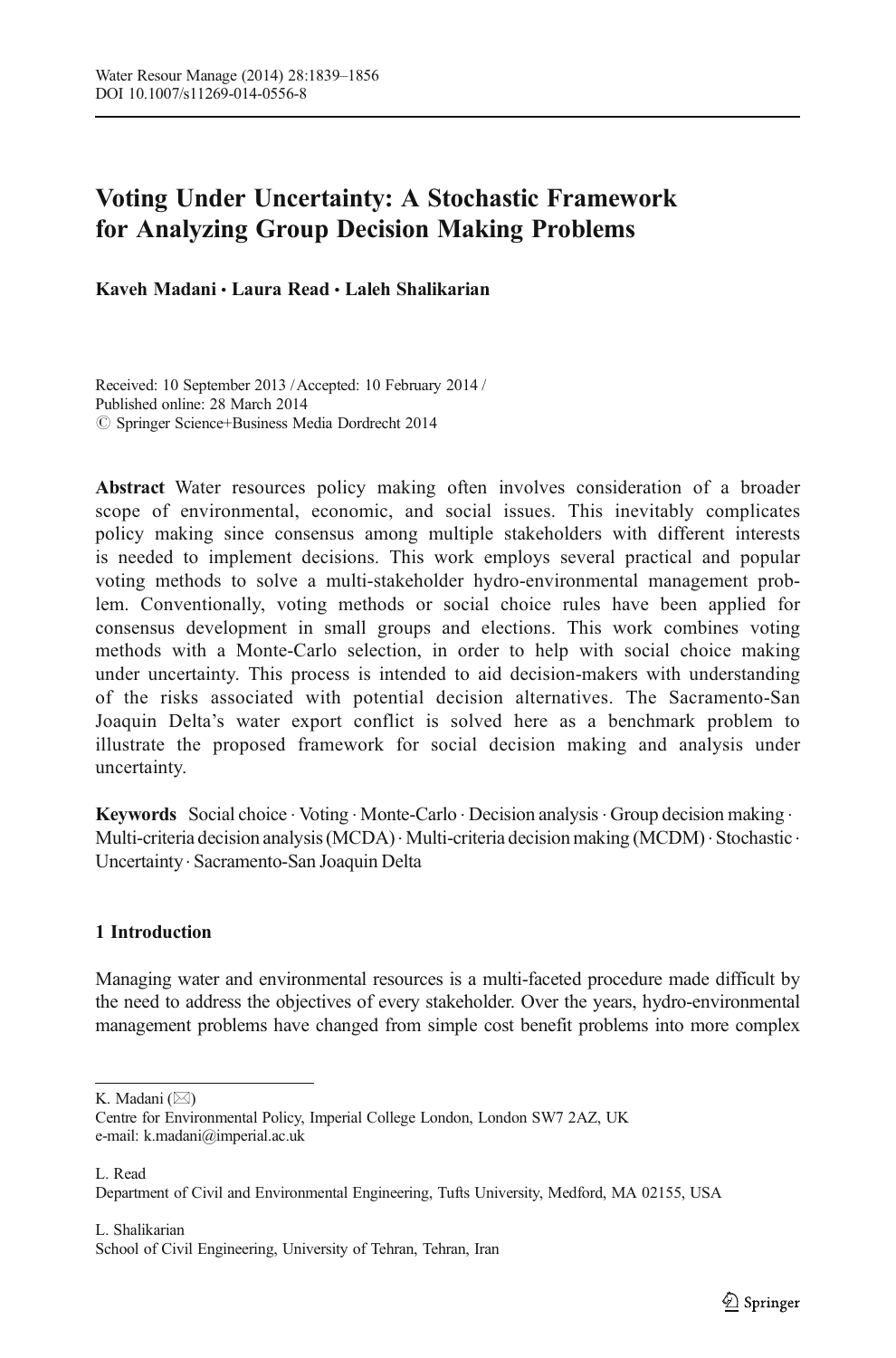multi-criteria decision making (MCDM) problems (Mirchi et al. [2010](#page-17-0)) calling for wide application of multi-criteria decision analysis (MCDA) methods in the field (Cohon and Marks [1975](#page-16-0); Hipel [1992;](#page-16-0) Hajkowicz and Collins [2007\)](#page-16-0). MCDM problems have been divided into two different categories (Madani and Lund [2011](#page-17-0)): 1) multi-criteria single-decision maker (MC-SDM) problems; and 2) multi-criteria multi-decision maker (MC-MDM) problems. In MC-SDM problems, one decision maker serves as a social planner (Madani et al. [2013](#page-17-0)) having the responsibility of finding the best solution alternative considering the existing criteria. MC-MDM methods, on other hand, are more appropriate for water and environmental resources planning and management problems as they can effectively consider the impact of presence of multiple stakeholders on development of a stable decision which might not be necessary Pareto-optimal, as suggested by MC-SDM problems (Madani [2010](#page-17-0); Read et al. [2014](#page-17-0)). Nevertheless, such impact has been overlooked and MC-MDM problems have been conventionally solved using MC-SDM methods by simple conversion of multiple decision makers to multiple criteria (Madani and Lund [2011\)](#page-17-0).

In essence, application of conventional MC-SDM methods (Hajkowicz and Collins [2007](#page-16-0)) to MC-MDM problems implies the assumption of perfect cooperation among the decision makers. In absence of cooperation among decision makers, non-cooperative game theory concepts (Madani and Hipel [2011;](#page-17-0) Madani [2013](#page-17-0)) and bargaining methods (Brams and Kilgour [2001](#page-16-0); Sheikhmohammady and Madani [2008;](#page-17-0) Madani et al. [2011](#page-17-0)) can be applied to find the stable outcome of the decision making process. While full cooperation is not likely to emerge when multiple stakeholders are present, parties might not pursue decision making on a fully noncooperative basis in practice. Therefore, none of the aforementioned methods can reliably find the outcome of decision-making processes in which parties benefit from some level of cooperation.

This paper reviews a class of methods, i.e. social choice or voting methods, which are applicable to MC-MDM problems with partial cooperation. In such problems, parties normally fail to fully cooperate to achieve a Pareto-optimal outcome. Nevertheless, some level of cooperation (e.g. agreement over the option selection rule) can potentially help the parties avoid the inferior fully non-cooperative outcomes. Thus, in terms of social (system level) optimality, social choice making methods are expected to produce results that fall in between pessimistic non-cooperative game theory/bargaining approaches and optimistic MCDM approaches. Stability (acceptability or reachability) of the solutions produced by these methods increase in the reverse order, i.e. social choices are harder to implement than the pessimistic (non-cooperative) resolutions and easier to implement than the optimistic (MCDM) solutions (Read et al. [2013\)](#page-17-0).

Voting is a simple, well-known, and conventional way of group decision making in small groups or even large-scale elections. Voting or social choice rules (De Borda [1781](#page-16-0); Condorcet [1785](#page-16-0); Dodgson [1876](#page-16-0); Nanson [1882;](#page-17-0) Thurstone [1927](#page-17-0); Black [1948](#page-16-0); Arrow [1951](#page-16-0); Brams and Fishburn [1978;](#page-16-0) Bassett and Persky [1999;](#page-16-0) Sertel and Yilmaz [1999](#page-17-0); Nurmi [1999](#page-17-0), [2010\)](#page-17-0) are different methods of aggregation of decision makers' votes for their preferred options and have been proposed for developing transparency and fairness. Voting methods are normally simple to understand and appreciate by large group of decision makers and the general public. So, they do not cause in mistrust of the decision makers (Gregory [2002\)](#page-16-0), who might find mathematically sophisticated MCDM, game theory, and bargaining methods somewhat confusing.

Voting methods do not require detailed quantitative information as they rely on ordinal information, i.e. voters' expressed preference orders over the alternatives. This makes the decision process quick, transparent, and convenient to handle even in large groups (Kangas et al. [2005](#page-16-0)). Additionally, methods that rely on ordinal ranking information are less sensitive to the uncertainty in input information when such information is provided in quantitative (cardinal) terms, making them less controversial and more robust in practice (Madani and Lund [2011](#page-17-0)).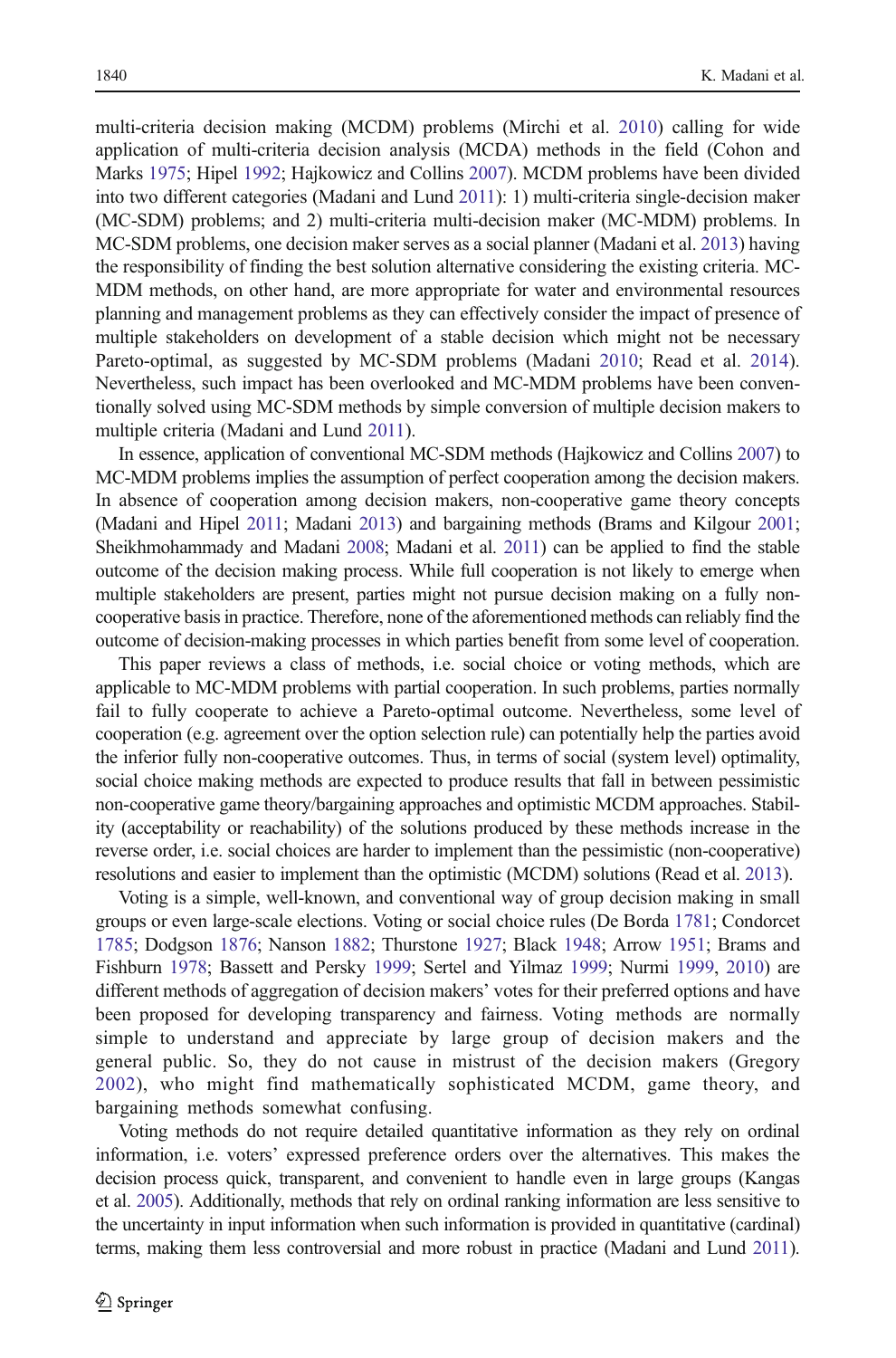<span id="page-2-0"></span>Despite their simplicity and applicability in group decision making problems, applications of social choice rules to water and environmental management problems have been highly limited (Martin [1996](#page-17-0); D'angelo et al. [1998;](#page-16-0) Laukkanen et al. [2002;](#page-16-0) Kant and Lee [2004;](#page-16-0) Laukkanen et al. [2004;](#page-16-0) Srdjevic [2006](#page-17-0); Goetz et al. [2007;](#page-16-0) Sheikhmohammady and Madani [2008](#page-17-0)).

Uncertainty is integral to decision-making, but sometimes disregarded in hydroenvironmental planning and management. Uncertainty could be internal—relating to the decision makers' notions and judgments (Isendahl et al. [2009](#page-16-0); Klauer and Brown [2004](#page-16-0)), or external—relating to the imperfect information of the problem (Figueira et al. [2005](#page-16-0)). Ignoring the uncertainties involved in different components of a decision making problem, most importantly in input information, can result in misleading outcomes. A responsible and comprehensive decision making analysis must inform the stakeholders about the effects of the involved uncertainties on the selected decision and its risk of failure. Uncertainty in water and environmental decision making problems have been mainly handled through sensitivity analysis (Hyde et al. [2005\)](#page-16-0), fuzzy decision analysis (Zarghami et al. [2008;](#page-17-0) Afshar et al. [2011](#page-16-0)), and Monte-Carlo selection approaches (Madani and Lund [2011](#page-17-0)). The first two methods use stochastic inputs to generate deterministic output, and thus do not fully inform the decision maker about the magnitude of risk associated with the selected outcomes. Sensitivity analysis evaluates internal uncertainty by altering performance measures and weights to test the feasibility of solutions. The fuzzy problem solving approach assumes that stakeholders' preferences have some uncertainty that can be evaluated at different degrees to evaluate its impact on the decision (Giordano et al. [2005](#page-16-0); Rastgoftar et al. [2012](#page-17-0)). The latter method helps with mapping uncertainties from input to output while simplifying it. Therefore, instead of eliminating uncertainties from the outputs, outcomes are given in a probabilistic form, informing the stakeholders about the risks directly associated with decision analysis outputs and the outcomes they may select.

This major objective of this work is to propose a framework for social choice making under uncertainty. This framework, which combines social choice rules with a Monte-Carlo selection, is applicable to partially cooperative group decision making problems with uncertain input information on performances of alternatives under decision criteria. To illustrate how the proposed methods can be applied in practice, they are applied to analyze a real-world hydroenvironmental multi-participant decision making problem –the Sacramento-San Joaquin Delta water export conflict (Lund et al. [2007,](#page-16-0) [2010;](#page-17-0) Madani and Lund [2012\)](#page-17-0). In particular, this conflict is considered a benchmark problem, applied previously in the water and environmental resources management literature to illustrate different stochastic MC-MDM methods (Madani and Lund [2011](#page-17-0); Madani et al. [2011;](#page-17-0) Mokhtari et al. [2012](#page-17-0); Rastgoftar et al. [2012\)](#page-17-0).

The paper is structured as follows: section two outlines the Sacramento-San Joaquin Delta problem; section three describes the ranking methods to evaluate the alternatives; section four solves the Delta problem with eight well established voting rules; sections five and six describe the process for handling uncertainty in the rankings through a Monte-Carlo analysis; and section seven finishes with conclusions.

### 2 Benchmark Problem

The Sacramento-San Joaquin Delta is located in the confluence of the Sacramento and San-Joaquin rivers at the San Francisco Bay, California. The Delta provides two-thirds of California's water and serves as home to a major ecosystem and infrastructure. Over five decades of aggressive water exports through the Delta for urban and agricultural uses, extensive developments in the Delta, and lack of strong management institution and vision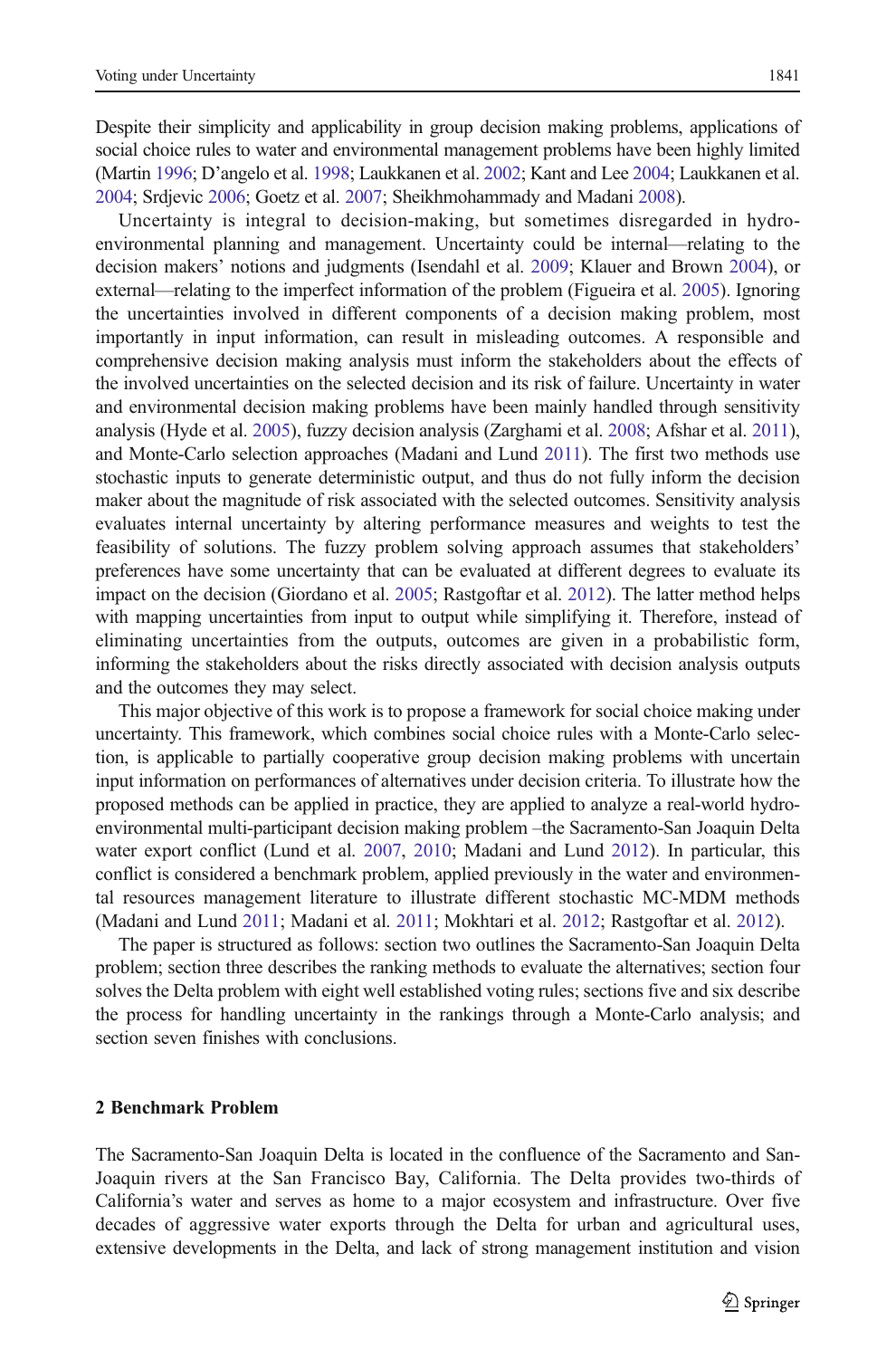have put the Delta in crisis (Lund et al. [2007,](#page-16-0) [2010](#page-17-0)). The Delta is suffering from a range of problems, calling for development of a sustainable solution that serves two equally important goals: 1) conservation of the ecosystem; and 2) providing a reliable water supply for California. Lund et al. ([2010](#page-17-0)) suggested four management alternatives compatible with these objectives: 1) continuing through the Delta exports as usual; 2) constructing a tunnel to convey water around the Delta; 3) constructing a dual conveyance system for water transfers whereby water can move through the Delta's interior, and transfer in and out of the Delta depending on the demands; and 4) stopping the water exports.

The economic and environmental performance of these two options were evaluated by Lund et al. ([2008](#page-17-0), [2010](#page-17-0)), assuming that economic performance can be determined based on the cost of construction, maintenance, and failure of each project. Environmental performance is represented by the rate of fish survival under implementation of each option. Table 1 includes the performance information of the four suggested alternatives under the two equally important criteria based on experts' judgments. Performances are given in ranges, reflecting the uncertainties associated with experts' judgments.

Water exporters and environmentalists are the two major groups of stakeholders in the Delta problem (Madani and Lund [2012](#page-17-0)). Environmentalists evaluate the alternatives based on their environmental performance, i.e. they prefer alternatives with higher fish survival rates, and the water exporters evaluate the alternatives based on their economic performance, i.e. they prefer alternatives with lower costs associated with water exports. Given the existing trade-offs and the uncertainties involved (Table 1), these parties have not been able to develop a compromise solution to date.

Using the stochastic group decision making problem of Delta as a benchmark this work illustrates how Monte-Carlo social choice making can help with solving partially cooperative group decision making problems under uncertainty. Here, the partial cooperation assumption implies that while parties cannot agree to the Pareto-optimal outcome, which results from social-planner (MC-SDM) methods, they can agree over the procedure (voting in this case) for selecting the best alternative.

For illustrative purposes we first simplify the stochastic Delta decision making problem to a simple deterministic problem by using performance range averages as performance values. The deterministic Delta decision making problem can be represented by the cardinal matrix given below. Each number in this matrix indicates the average performance of the row alternative under the column criterion.

|                                                                            |                       | Cost                   | <b>Fish Survival</b> |
|----------------------------------------------------------------------------|-----------------------|------------------------|----------------------|
| Cardinal performance matrix $=$                                            | Through Delta Exports | 1.205                  | 17.5                 |
|                                                                            | <b>Tunnel</b>         | 0.550                  | 25.0                 |
|                                                                            | Dual Conveyance       | 0.750                  | 25.0                 |
|                                                                            | <b>Stop Exports</b>   | 2.000                  | 45.0                 |
| <b>Table 1</b> Economic and environ-<br>mental performances of Delta water | Alternative           | Cost (billion \$/year) | Fish survival $(\%)$ |
| exports alternatives (Lund et al.<br>2008, 2010)                           | Through delta exports | $0.55 - 1.86$          | $5 - 30$             |
|                                                                            | Tunnel                | $0.25 - 0.85$          | $10 - 40$            |
|                                                                            | Dual conveyance       | $0.25 - 1.25$          | $10 - 40$            |
|                                                                            | Stop exports          | $1.25 - 2.5$           | $30 - 60$            |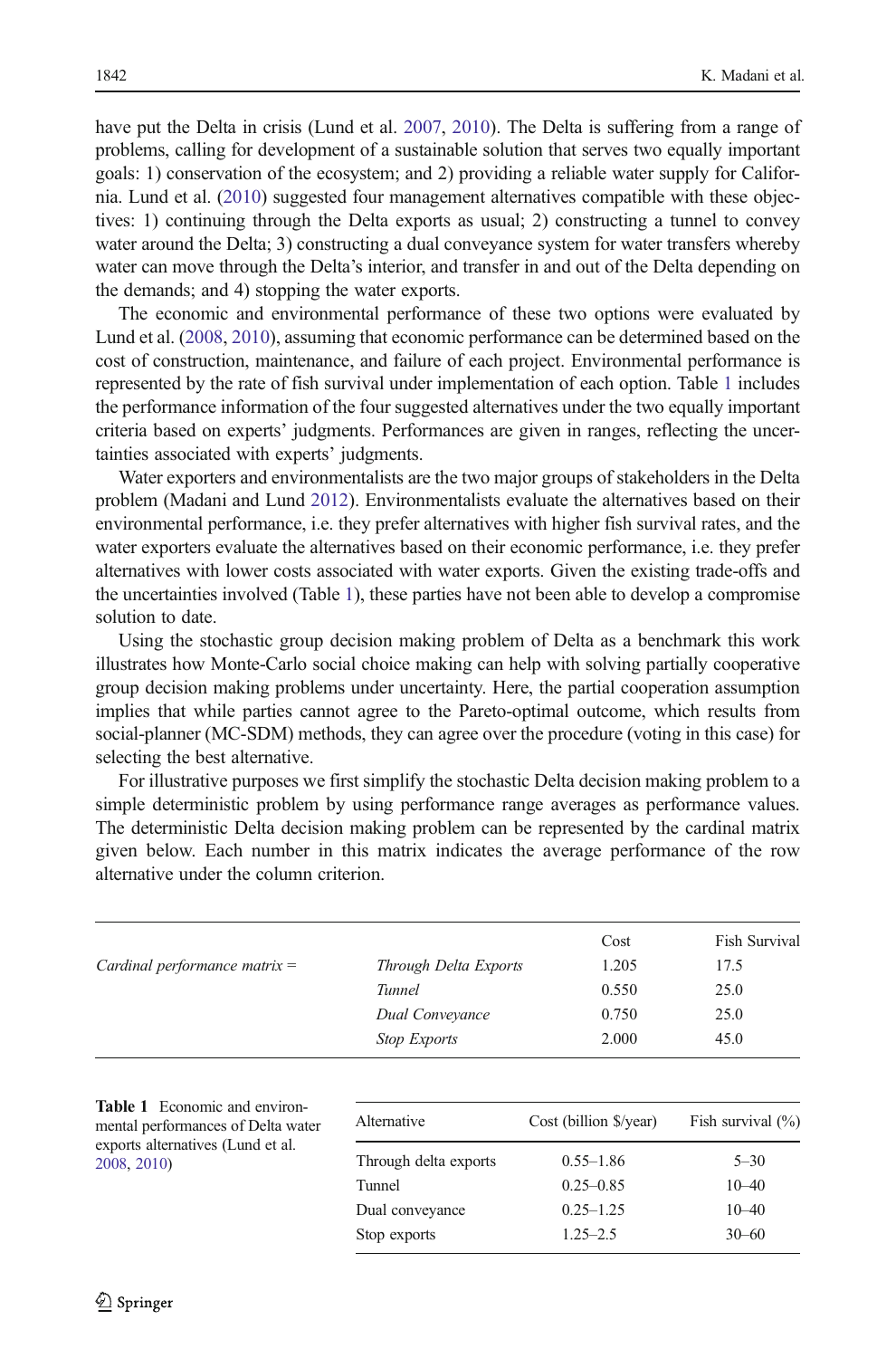<span id="page-4-0"></span>Voting rules determine the best alternative based on ordinal information (ranking). Therefore, the cardinal decision making matrix must be converted to an ordinal one before applying voting rules. In cases of strict dominance of performances, rank determination is straightforward; however, when equal performances exist (fish survival for tunnel and dual conveyance, e.g.), ranking orders are affected by the ordinal ranking method.

# 3 Ranking Methods

As indicated in the cardinal performance matrix, the fish survival rate under the tunnel and dual conveyance alternatives is equal. In this case, selecting a certain ranking strategy may bias the final outcome in the voting problem since each ranking method deals with the cases involving equally good alternatives differently. Here, four potential ranking strategies are discussed and implemented to explore the potential influences of ranking method on the solution of the benchmark problem.

# 3.1 Standard Competition Ranking

This type of ranking is normally applied in competitions. If competitors perform the same, their rank numbers will be equal and the next best competitor receives a rank number with a gap after the equally acting ones. The size of the gap is equal to the number of equally ranked competitors. For example, if two alternatives tie for a criterion, the rank number of the next best alternative is equal to two plus the rank of the equally ranked alternatives. Based on this method, the rank for continuing through delta exports under fish survival criterion is  $2+2=4$ . The matrix below displays the deterministic Delta decision making problem under standard competition ranking with lower numbers indicating a better performance (higher ranking).

|                                  |                       | Cost | Fish Survival |
|----------------------------------|-----------------------|------|---------------|
| Standard competition ranking $=$ | Through Delta Exports |      | 4             |
|                                  | Tunnel                |      |               |
|                                  | Dual Conveyance       |      |               |
|                                  | <b>Stop Exports</b>   | 4    |               |
|                                  |                       |      |               |

# 3.2 Modified Competition Ranking

If the gap in the competition ranking stays before a set of equally performing alternatives, the ranking strategy becomes a modified competition ranking. Based on this method, the ranks for the tunnel and dual conveyance are both three. The modified matrix below shows the modified competition rankings of the alternatives.

|                                  |                       | Cost | Fish Survival |
|----------------------------------|-----------------------|------|---------------|
| Modified competition ranking $=$ | Through Delta Exports |      | 4             |
|                                  | <b>Tunnel</b>         |      |               |
|                                  | Dual Conveyance       |      | 3             |
|                                  | <b>Stop Exports</b>   | 4    |               |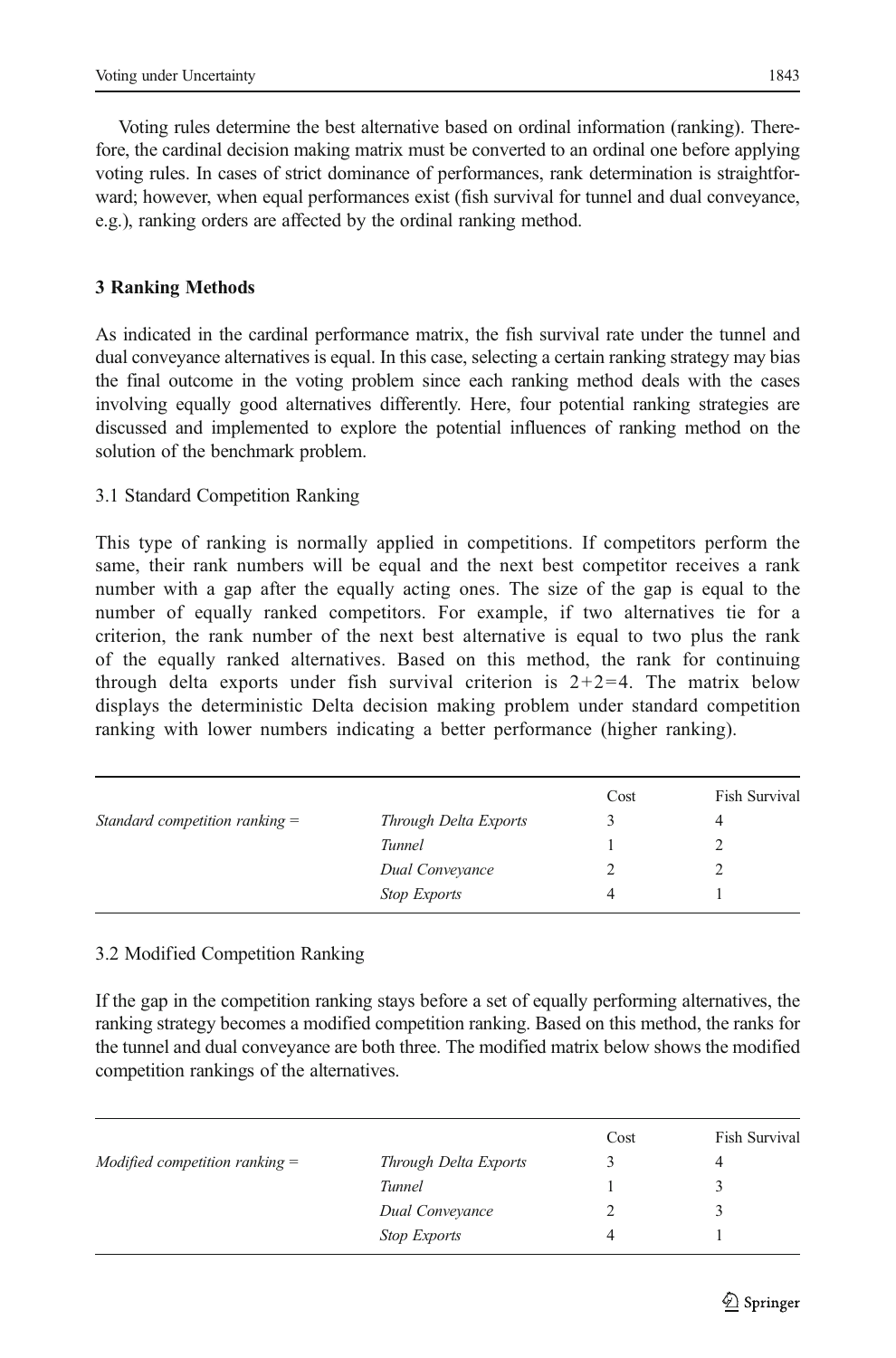## <span id="page-5-0"></span>3.3 Dense Ranking

This method ranks alternatives with the same value equally and does not add a gap between the better and worse alternatives. The matrix below shows dense rankings of the alternatives.

|                   |                       | Cost | Fish Survival |
|-------------------|-----------------------|------|---------------|
| Dense ranking $=$ | Through Delta Exports |      |               |
|                   | Tunnel                |      |               |
|                   | Dual Conveyance       |      |               |
|                   | <b>Stop Exports</b>   |      |               |

### 3.4 Ordinal (Strict Order) Ranking

This method gives a distinct rank to every alternative, even ones that perform equally under the same criterion. Receiving a higher rank for equal alternatives is decided by chance or is arbitrary. The following matrices show the two possible representation of the deterministic Delta problem based on ordinal ranking.

|                       |                       | Cost | Fish Survival |
|-----------------------|-----------------------|------|---------------|
| Ordinal ranking $1 =$ | Through Delta Exports | 3    | 4             |
|                       | <b>Tunnel</b>         |      | 3             |
|                       | Dual Conveyance       |      |               |
|                       | <b>Stop Exports</b>   |      |               |
|                       |                       |      |               |
|                       |                       |      |               |
|                       |                       | Cost | Fish Survival |
| Ordinal ranking $2 =$ | Through Delta Exports | 3    | 4             |
|                       | Tunnel                |      |               |
|                       | Dual Conveyance       |      | 3             |

Given that the resulting ranks are different based on the tested ranking methods, we solve the benchmark problem based on all possible rankings. In practice, decision makers can agree over the ranking method before election.

# 4 Voting (Social Choice) Rules

Decision making based on social choice rules requires voters to state their preferences for each alternative, where it is assumed that parties have equal powers. Each social choice rule finds the socially optimal choice by aggregating voters' preferences based on its specific notion of social optimality and fairness. Here, some popular and practical voting rules are introduced and applied to the Delta problem to demonstrate how social choice making under uncertainty can be implemented in practice and what type of insights could be expected.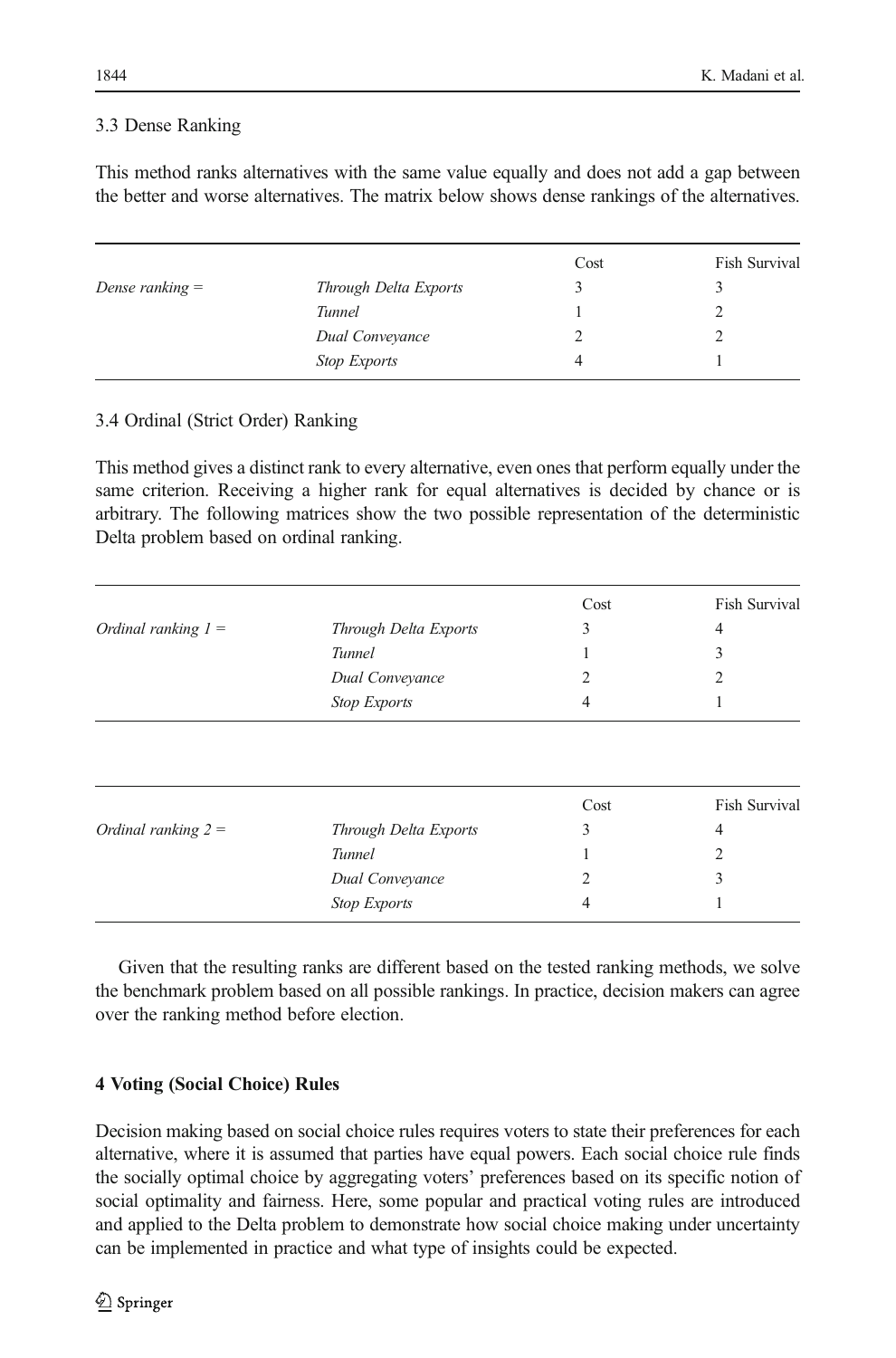### 4.1 Plurality

Plurality rule is one of the oldest and perhaps the most commonly used social choice making methods (Madani and Dinar [2012](#page-17-0)). This method does not need complete preference information and can determine the winning option (social choice) knowing only the most preferred option of each voter. Based on the plurality rule, the social choice solution is the alternative with the highest number of votes in favor. Looking at the ordinal matrices, the tunnel is the most preferred option for water exporters, and the stop exports option is the best for the environmentalists. Since both options receive one vote (and there are only two voters), both options can be declared as winners based on the plurality concept. In the deterministic Delta problem, this rule essentially suggests that parties will not agree on the best option, however, can agree that continuing Delta export and building a dual conveyance system are not socially optimal.

### 4.2 Borda (De Borda [1781\)](#page-16-0)

The Borda rule scores alternatives based on their ranks. Based on this rule, every alternative receives a score according to its rank for each voter (under every criterion). When a lower rank means a better option, if the number of alternatives equals  $i$  and  $i$  represents the rank of the alternative for one voter (criterion), the Borda score of this alternative for that voter will be j-i. After scoring options for each criterion, the total Borda score (count) of an alternative is obtained by summing the scores under each criterion. The alternative with the highest Borda count is the winner based on the Borda rule.

Table 2 indicates the Borda scores of the Delta problem's solution alternatives based on the standard competition ranking. There are four alternatives in the problem  $(i=4)$ . So, the Borda score of each alternative under a given criterion is equal to 4 minus its rank under that criterion. For example, the rank for the tunnel alternative is  $1(i=1)$  for water exporters, so its cost score is  $4-I=3$ . Rank of this option is 2 ( $i=2$ ) for the environmentalists, so its fish survival score is 4-2=2. The Borda score for the tunnel is therefore  $3+2=5$  which is higher than the Borda scores of all other alternatives. Thus, tunnel is the socially optimal option based on the Borda rule.

Applying the Borda rule to the Delta problem under modified competition ranking, dense ranking matrices, and ordinal ranking 2 results in selecting the tunnel as the socially optimal solution. In case of ordinal ranking 1, both the tunnel and dual conveyance options are Borda winners.

### 4.3 Condorcet (Condorcet [1785\)](#page-16-0)

Pairwise comparison of alternatives under different criteria is the basis of the Condorcet method. A strong Condorcet winner is an alternative which is able to overcome all other rivals in all pairwise comparisons.

| Decision Options<br>Criteria |   |             |                | Cost rank Cost score Fish survival rank Fish survival score Borda score (count) |   |
|------------------------------|---|-------------|----------------|---------------------------------------------------------------------------------|---|
| Through delta exports 3      |   | $4 - 3 = 1$ | $\overline{4}$ | $4 - 4 = 0$                                                                     |   |
| Tunnel                       |   | $4 - 1 = 3$ | $\mathcal{L}$  | $4 - 2 = 2$                                                                     | 5 |
| Dual conveyance              | 2 | $4 - 2 = 2$ | $\mathcal{L}$  | $4 - 2 = 2$                                                                     | 4 |
| Stop exports                 | 4 | $4 - 4 = 0$ |                | $4 - 1 = 3$                                                                     | 3 |

Table 2 Borda scores under the standard competition ranking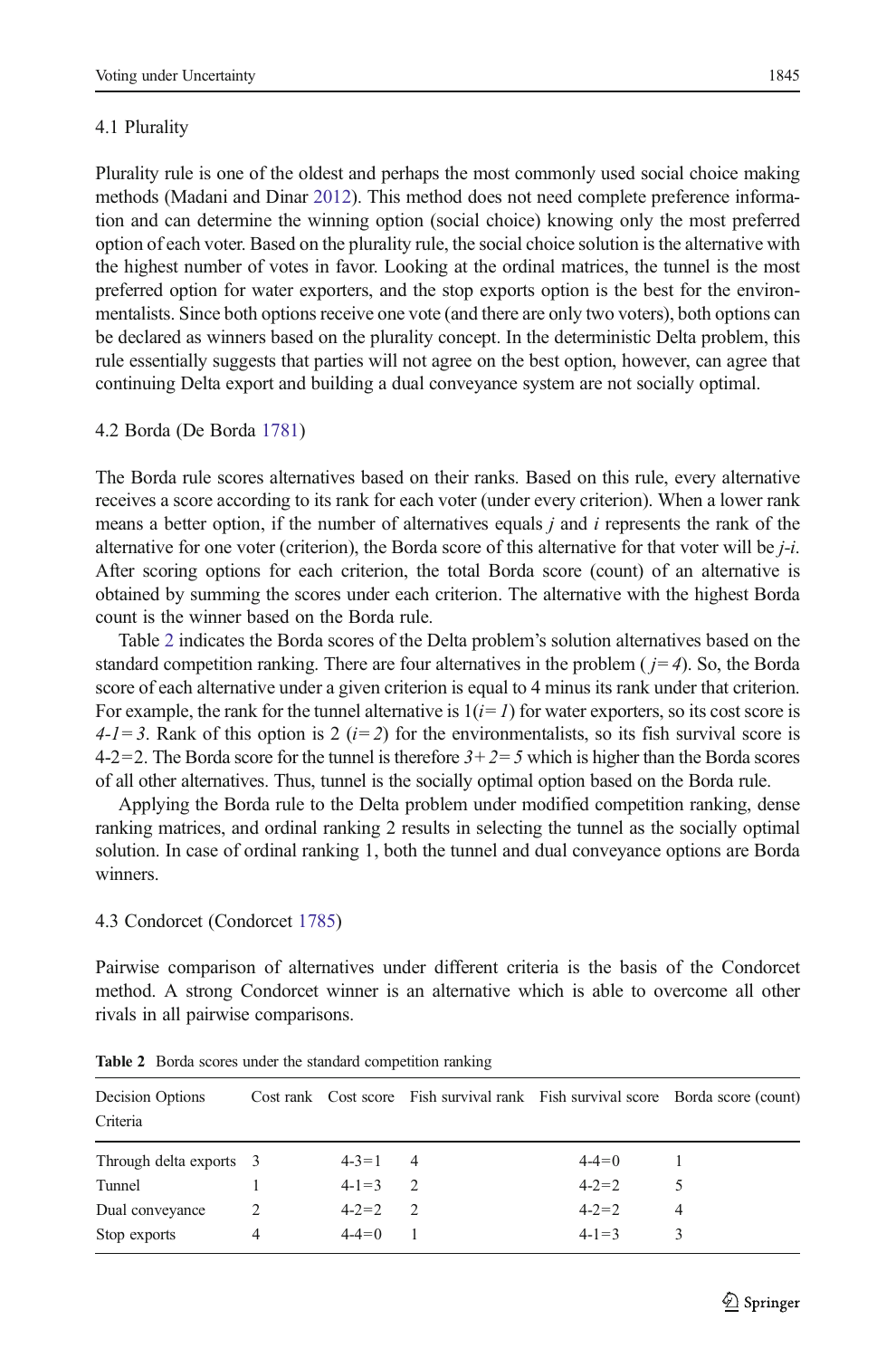Table 3 illustrates the results of applying the Condorcet method to the standard competition ranking matrix. In the left section of the table, the left number in each comparison cell shows the number of voters that preferred the row alternative to the column alternative, and the right number of the comparison cell is number of voters that prefer the column alternative to the row alternative. The right side of the table shows the number of wins, losses, and ties for each alternative. In the Delta problem a strong Condorcet option requires three wins. Table 3 shows that the tunnel beats dual conveyance and continuing through delta exports, but equals the stop exports option. This is because water exporters' best alternative is the tunnel, whereas the best environmental solution is to stop exports. Since there is a tie in the competition, a strong Condorcet winner does not exist in this case.

Because of the position of stop exports as the best alternative for the environmentalists and the worst one for the water exporters, this problem cannot have a strong Condorcet winner under all ranking methods.

#### 4.4 Pairwise comparison (Thurstone [1927](#page-17-0))

Pairwise comparison method is a less restricted version of strong Condorcet rule. The socially optimal option based on this method is winner of pairwise comparisons by majority (based on the plurality rule). Alternatives receive a score of 1 for winning and 0.5 for a tie in every pairwise comparison. The candidate with the highest score is the pairwise comparison or Condorcet (not strong Condorcet) winner.

Based on Table 3, the total scores of continuing through delta exports, tunnel, dual conveyance, and stop water export are 0.5, 2.5, 1.5, and 1.5, respectively. Therefore, tunnel is the pairwise comparison or Condorcet winner of the Delta problem under the standard competition ranking. The outcome is the same under modified competition ranking, dense ranking matrices, and ordinal ranking 2. In case of ordinal ranking 1, both tunnel and dual conveyance are pairwise comparison (Condorcet) winners.

#### 4.5 Approval Vote (Brams and Fishburn [1978\)](#page-16-0)

Approval voting is a less restricted form of plurality rule based on which voters are allowed to vote for more than one alternative. Similar to the plurality rule, ranking of options is not required. Essentially, voters reveal their approved options by saying yes or no to each option. The winner is then determined based on the plurality rule, i.e., the alternative with the most number of votes wins.

In the Delta problem, we have no information about the number of options that each party aims to vote for. Nevertheless, parties are not expected to vote for their worst option. Thus, here we assume that parties may select between 1 to 3 options and solve the problem for all possible combinations of voters' 1–3 selections. Table [4](#page-8-0) represents all the possible conditions that may occur in Delta's solution selection, allowing parties to select between 1 to 3 methods,

| Alternatives          | Through delta exports Tunnel Dual conveyance Stop export Win Loss |         |          |          |          | Tie |
|-----------------------|-------------------------------------------------------------------|---------|----------|----------|----------|-----|
| Through delta exports |                                                                   | 0<2     | 0<2      | $1 = 1$  |          |     |
| Tunnel                | 2>0                                                               |         | 2 > 1    | $1 = 1$  |          |     |
| Dual conveyance       | 2>0                                                               | 1 < 2   | $\equiv$ | $1 = 1$  |          |     |
| Stop exports          | $1 = 1$                                                           | $1 = 1$ | $1 = 1$  | $\equiv$ | $\theta$ |     |

Table 3 Pairwise comparison of alternatives under standard competition ranking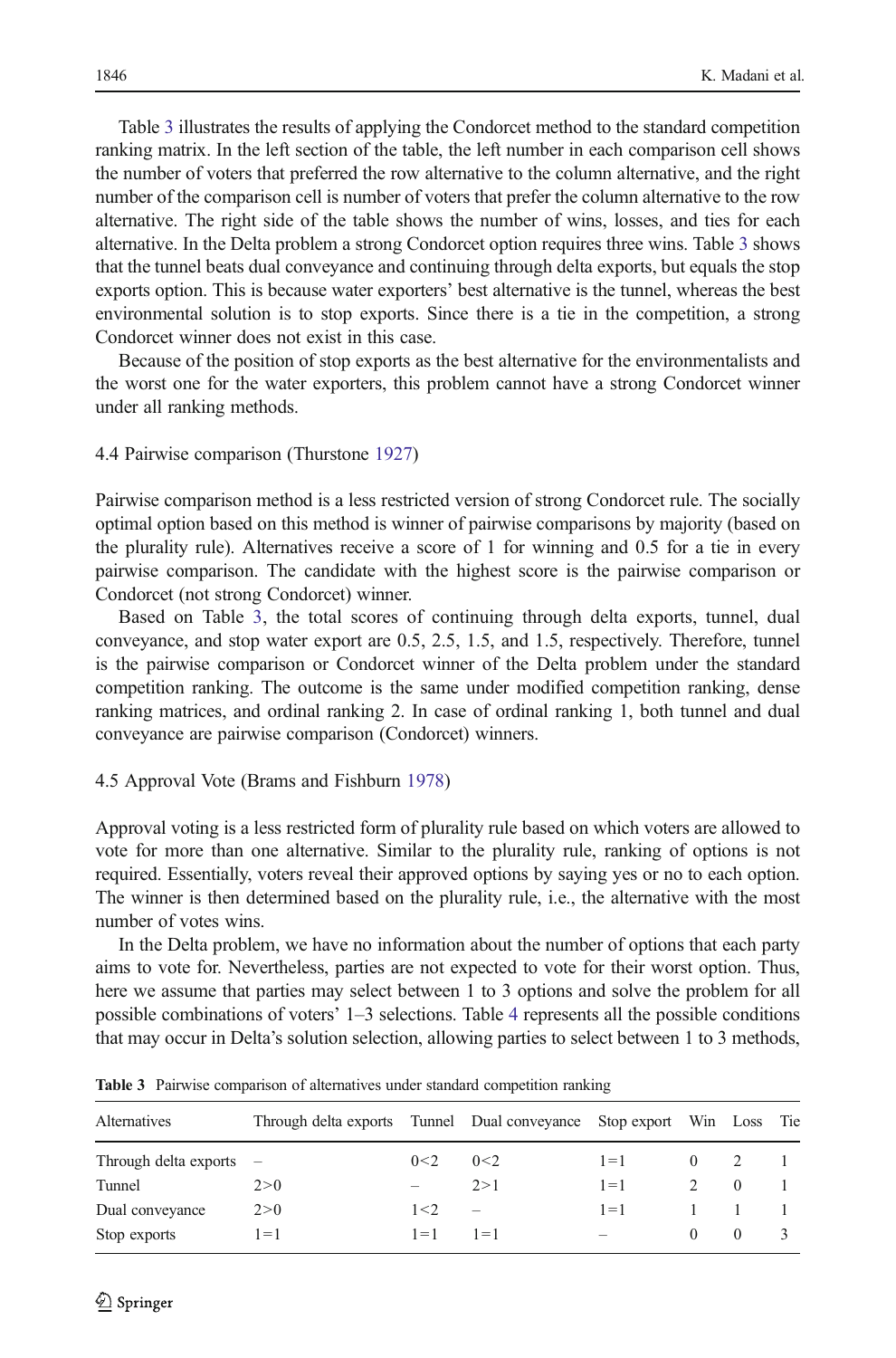<span id="page-8-0"></span>based on standard competition ranking. The last column of the table indicates the socially optimal choice based on approval voting. For example, if water exporters are allowed to select one option only, tunnel is their choice (second column of the table) and if the environmentalists

|                                              |                         | <b>Voters</b>                 |                                           |                                                                    |  |
|----------------------------------------------|-------------------------|-------------------------------|-------------------------------------------|--------------------------------------------------------------------|--|
| <b>Environmentalists</b>                     |                         | <b>Water exporters</b>        |                                           | <b>Election Outcome</b>                                            |  |
| <b>Selected</b><br>candidates                | Number of<br>selections | <b>Selected</b><br>candidates | Number of<br>selections                   |                                                                    |  |
| Stop exports                                 | $\mathbf{1}$            |                               |                                           | Tunnel<br>Stop exports                                             |  |
| Stop exports<br>Tunnel                       | $\overline{c}$          |                               |                                           | Tunnel                                                             |  |
| Stop exports<br>Dual<br>conveyance           | 2                       | Tunnel                        | $\mathbf{1}$                              | Tunnel<br>Stop exports<br>Dual conveyance                          |  |
| Stop exports<br>Tunnel<br>Dual<br>conveyance | 3                       |                               |                                           | Tunnel                                                             |  |
| Stop exports                                 | $\mathbf{1}$            |                               | Tunnel<br>Stop exports<br>Dual conveyance |                                                                    |  |
| Stop exports<br>Tunnel                       | $\overline{c}$          | Tunnel                        |                                           | Tunnel<br>Dual conveyance                                          |  |
| Stop exports<br>Dual<br>conveyance           | $\overline{c}$          | Dual conveyance               | $\overline{c}$                            | Dual conveyance                                                    |  |
| Stop exports<br>Tunnel<br>Dual<br>conveyance | 3                       |                               |                                           | Tunnel<br>Dual conveyance                                          |  |
| Stop exports                                 | $\mathbf{1}$            |                               |                                           | Tunnel<br>Stop exports<br>Dual conveyance<br>Through Delta exports |  |
| Stop exports<br>Tunnel                       | 2                       | Tunnel<br>Dual conveyance     |                                           | Tunnel                                                             |  |
| Stop exports<br>Dual<br>conveyance           | $\overline{c}$          | Through Delta<br>exports      | 3                                         | Dual conveyance                                                    |  |
| Stop exports<br>Tunnel<br>Dual<br>conveyance | 3                       |                               |                                           | Tunnel<br>Dual conveyance                                          |  |

Table 4 Approval voting analysis based on standard competition ranking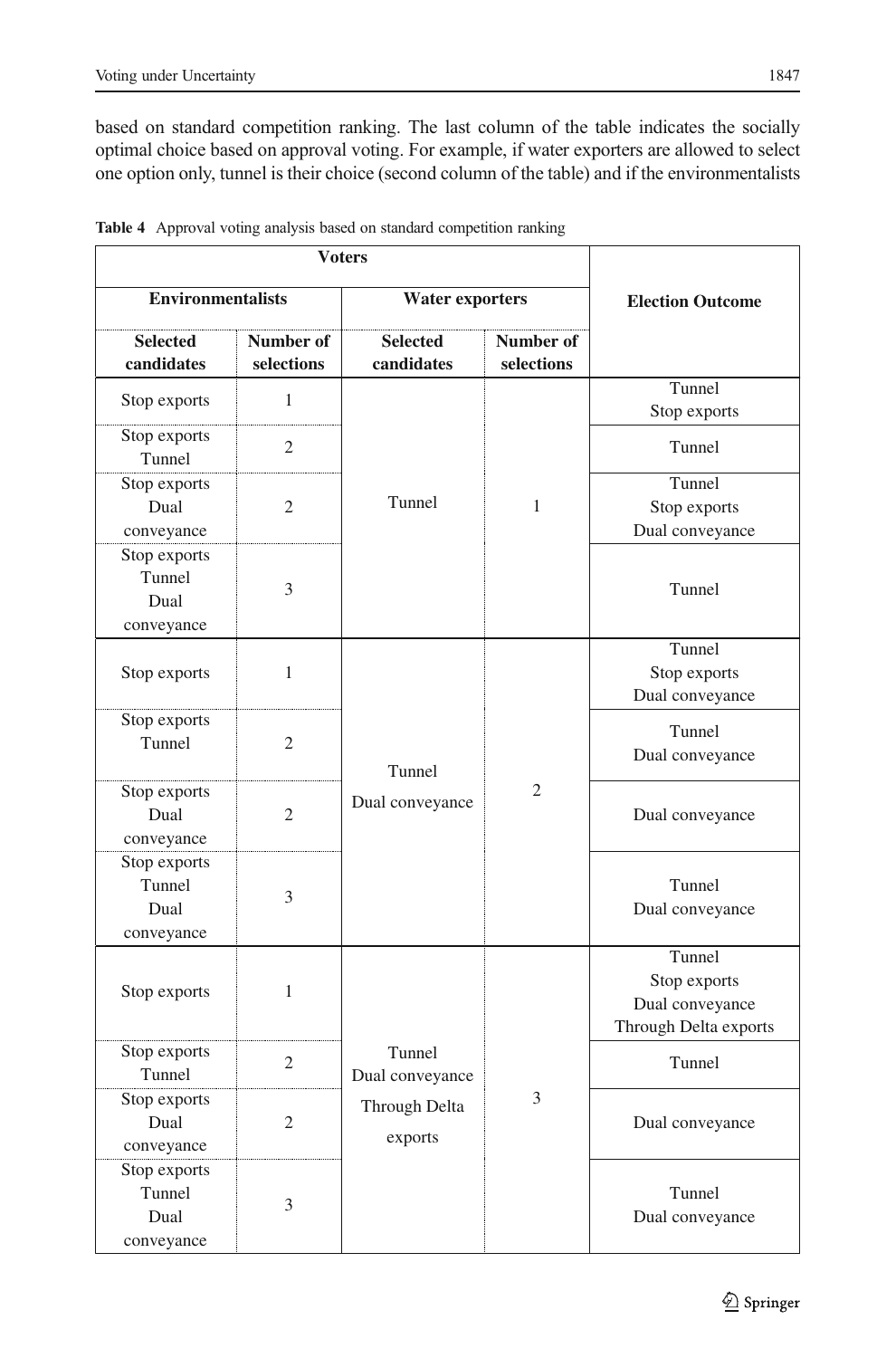<span id="page-9-0"></span>are allowed to select two options, the stop exports and tunnel are their selected options. The socially optimal solution for this combination is the tunnel based on the approval voting rule. This option is the winner in 10 of the 12 possible combinations, and is more likely to win approval voting than any other option. Components of Table [4](#page-8-0) do not change with other ranking methods.

### 4.6 Median Voting (Black [1948;](#page-16-0) Bassett and Persky [1999\)](#page-16-0)

Based on the median vote rule, alternatives that receive at least the majority of support in the highest possible level are considered as the socially optimal solution. Ties are allowed under the median voting scheme.

Table 5 indicates the quality of support for the four alternatives of the Delta problem under standard competition ranking. This table shows that the tunnel and stop exports options have only one supporter at the 1st level, i.e. only one supporter ranks this option as the most favorite. At this level, no option wins by majority. Tunnel and dual conveyance have two supporters at the 2nd level, meaning that there are two supporters who rank these options at rank second or better. These two options win majority at the 2nd level, so they are both socially optimal solutions based on median voting. In this case, 2nd level is the highest level at which an alternative can win a majority.

Median voting based on the modified competition ranking, dense ranking and ordinal ranking 2 also select the tunnel and dual conveyance as social choices. In case of ordinal ranking 1, dual conveyance is the social choice solution.

#### 4.7 Majoritarian Compromise (Sertel and Yilmaz [1999](#page-17-0))

Majoritarian compromise is a refinement of the median voting scheme and the majoritarian compromise winners are a subset of median voting winners (Sheikhmohammady and Madani [2008](#page-17-0)). This rule follows the same logic as median voting, but pays a special attention to quality of support (number of supporters) besides majority. The majoritarian compromise winner must receive both the maximum and majority of votes at the highest level.

Based on Table 5, both the tunnel and dual conveyance options are the socially optimal choices based on majoritarian compromise under standard competition ranking as they receive the majority of votes (2) and the highest number of votes (2) at the highest possible level (ranked as second). So, the majoritarian compromise and median voting winners are the same in this problem, and this is true for all ranking methods.

### 4.8 Condorcet's Practical Rule

The Condorcet practical's method is a modified version of the Condorcet method, which has also been proposed by Condorcet according to Nanson ([1882](#page-17-0)) and Nurmi ([1999](#page-17-0)). Based on this scheme, the process of selecting the social choice starts with searching for the majority of

| <b>Table 5</b> Number of supporters at<br>different ranks under standard<br>competition ranking | Water export alternatives | 1st      | 2 <sub>nd</sub> | 3rd | 4th |
|-------------------------------------------------------------------------------------------------|---------------------------|----------|-----------------|-----|-----|
|                                                                                                 | Through delta exports     | $\theta$ |                 |     |     |
|                                                                                                 | Tunnel                    |          |                 |     |     |
|                                                                                                 | Dual conveyance           | $\theta$ |                 |     |     |
|                                                                                                 | Stop exports              |          |                 |     |     |
|                                                                                                 |                           |          |                 |     |     |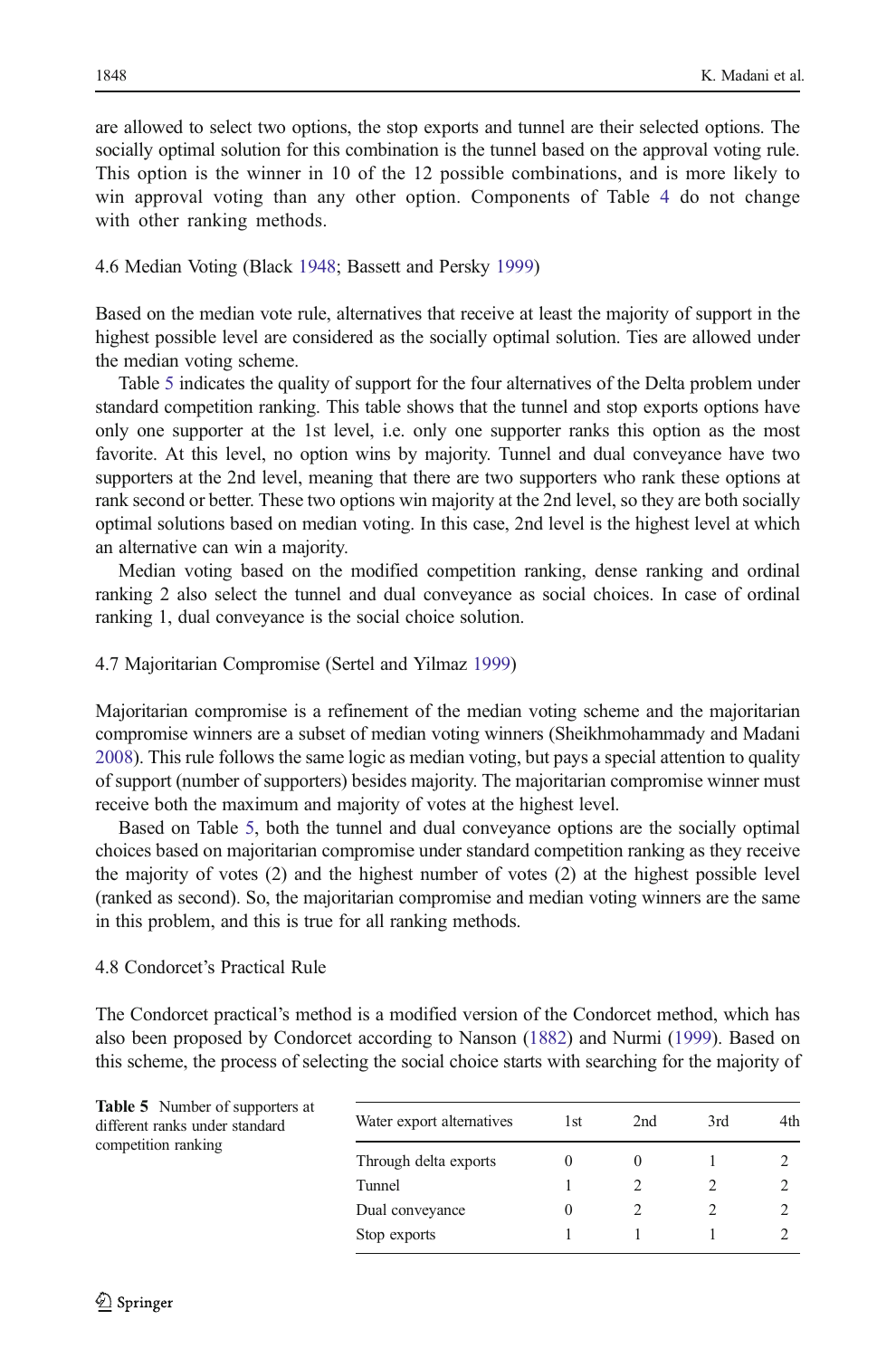level is the Condorcet's practical winner. For the Delta decision making problem represented by Table [5](#page-9-0), no alternative gains majority of support at the first level. At the second level both tunnel and dual conveyance options have two supporters (total number of votes at the first and second rank). Given that two is the maximum number of votes an alternative has received at the second level, both options are selected as social choices based on the Condorcet's practical rule.

Results under dense ranking are the same as the results under standard competition ranking. The tunnel, dual conveyance and stop exports alternatives are the Condorcet's practical winners under modified competition ranking. Dual conveyance is the ordinal 1 selection and tunnel is the ordinal 2 selection under the Condorcet's practical rule.

Table [6](#page-11-0) summarizes the results of the social choice analysis of the deterministic Delta decision making problem under different voting and ranking methods. Based on the obtained results the tunnel is the most robust social choice solution, which is optimal under most voting and ranking methods. The dual conveyance alternative is the second best option.

#### 5 Social Choice Making under Uncertainty

The previous section solved the Delta group decision making problem deterministically by using performance averages. While this may be an effective screening method, taking averages as representatives of ranges will cause to omit some useful input information and can be the source of uncertainty itself (Madani and Lund [2011](#page-17-0)). Thus, the need to develop a better approach for characterizing the uncertainty in the group decision making problem still remains. Following Madani and Lund [\(2011](#page-17-0)) a Monte-Carlo selection can be used to generate a large number of performance values within given performance ranges and producing all possible combinations of performance values, i.e. all possible group decision making problem structures. This will help map the stochastic Delta problem into many deterministic ones, which will be solved using social choice methods.

In the Delta problem, eight numbers can be randomly selected out of the eight performance ranges of the problem. For illustrative purposes and following other stochastic MC-MDM studies of the benchmark problem (Madani and Lund [2011;](#page-17-0) Madani et al. [2011](#page-17-0); Mokhtari et al. [2012](#page-17-0); Rastgoftar et al. [2012](#page-17-0)), the probability distribution of performance values are considered to be uniform within each performance range. This means that the probability of selecting each number in the range is equal. In each round of selection, eight generated numbers constitute a cardinal performance matrix (like the cardinal performance matrix in Section [2\)](#page-2-0) that will be then converted to an ordinal ranking matrix based on a desired ranking method. Thus in each round, a deterministic problem is created and solved using a social choice rule. The winning probability of each option is updated in each round of selection by simply dividing the number of times it has been selected as a winner to the number of Monte-Carlo selections. The option with the highest election probability is considered to be the most robust socially optimal solution of the partially cooperative group decision making problem.

The benchmark problem was solved in this study, using the suggested Monte-Carlo social choice making approach. In each round of selection, the problem was solved using the eight social choice rules reviewed in Section [4.](#page-5-0) Given that the randomly generated numbers were not rounded (four decimal places here) the chances of having equal performances were minimal. When equal performances do not exist, all ranking methods result in the same rank orders. Therefore, one ranking method (standard competition ranking) was used here to develop the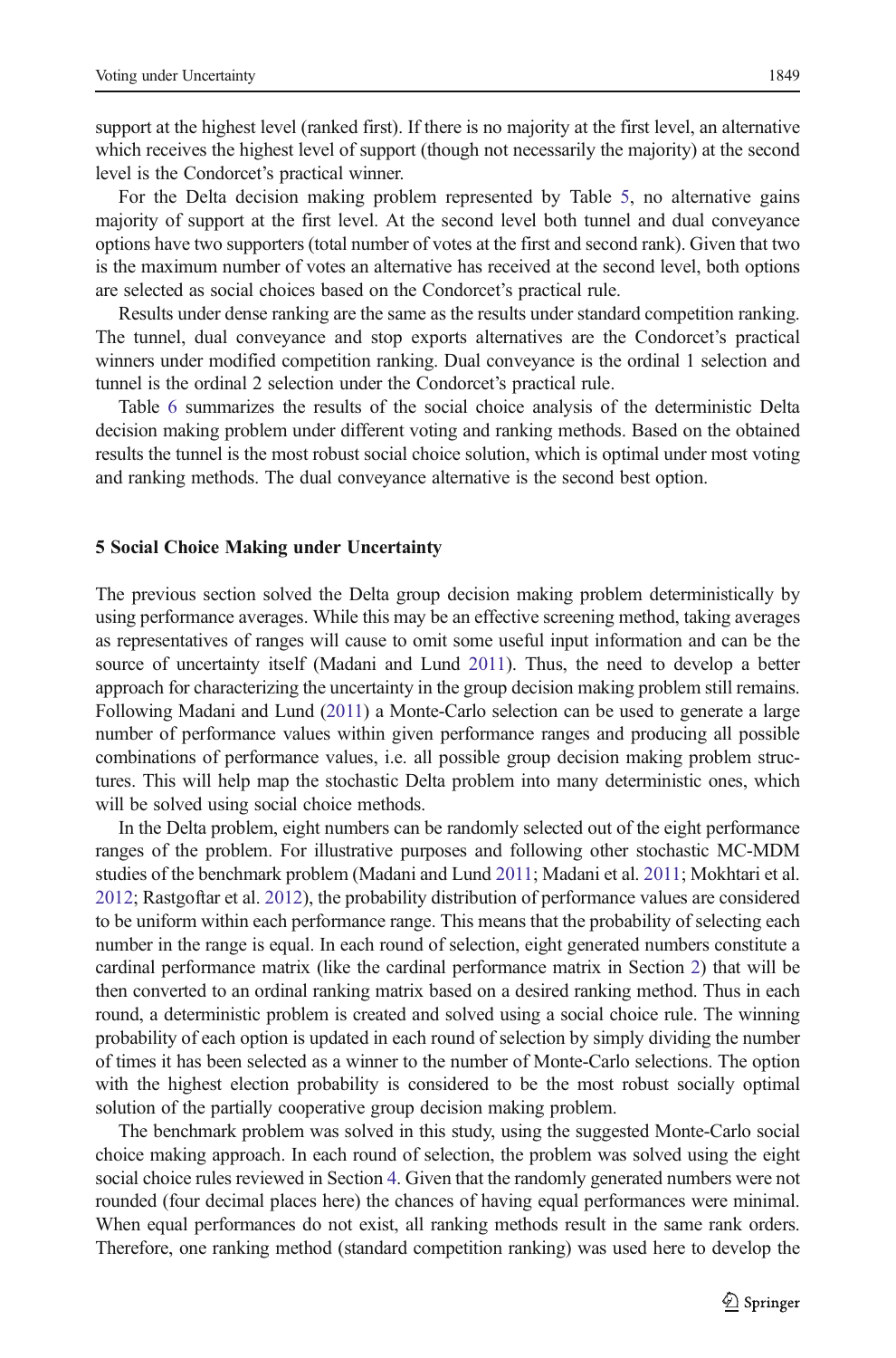<span id="page-11-0"></span>

|                         |                              | Table 6 Social choices of the deterministic Delta decision making problem for different voting and ranking methods              |                                         |                         |                         |
|-------------------------|------------------------------|---------------------------------------------------------------------------------------------------------------------------------|-----------------------------------------|-------------------------|-------------------------|
| Social choice rule      | Socially optimal alternative |                                                                                                                                 |                                         |                         |                         |
|                         | Standard competition         | Modified competition                                                                                                            | Dense                                   | Ordinal 1               | Ordinal <sub>2</sub>    |
| Plurality               | Tunnel, stop exports         | Tunnel, stop exports                                                                                                            | Tunnel, stop exports                    | Tunnel, stop exports    | Tunnel, stop exports    |
| Borda score             | Tunnel                       | Tunnel                                                                                                                          | Tunnel                                  | Tunnel, dual conveyance | Tunnel                  |
| Condorcet choice*       | Tunnel                       | Tunnel                                                                                                                          | Tunnel                                  | Tunnel                  | Tunnel                  |
| Pairwise comparison     | Tunnel                       | Tunnel                                                                                                                          | Tunnel                                  | Tunnel, dual conveyance | Tunnel                  |
| Approval voting         | Tunnel                       | Tunnel                                                                                                                          | Tunnel                                  | Tunnel                  | Tunnel                  |
| Median voting           | Tunnel, dual conveyance      | Tunnel, dual conveyance                                                                                                         | Tunnel, dual conveyance                 | Dual conveyance         | Tunnel, dual conveyance |
| Majoritarian compromise |                              | Tunnel, dual conveyance Tunnel, dual conveyance                                                                                 | Tunnel, dual conveyance Dual conveyance |                         | Tunnel, dual conveyance |
|                         |                              | Condorcet's practical method Tumel, dual conveyance Tumel, dual conveyance, stop exports Tumel, dual conveyance Dual conveyance |                                         |                         | Tunnel                  |
|                         |                              |                                                                                                                                 |                                         |                         |                         |

| i                                              |
|------------------------------------------------|
|                                                |
| ׇ֚֕֕                                           |
|                                                |
| j<br>$\frac{1}{1}$                             |
| ١                                              |
|                                                |
| ֠                                              |
| i<br>I<br>I<br>I<br>I<br>I<br>I<br>I<br>I<br>î |
|                                                |
|                                                |
|                                                |
|                                                |
| Talah<br>à<br>֚֕֡                              |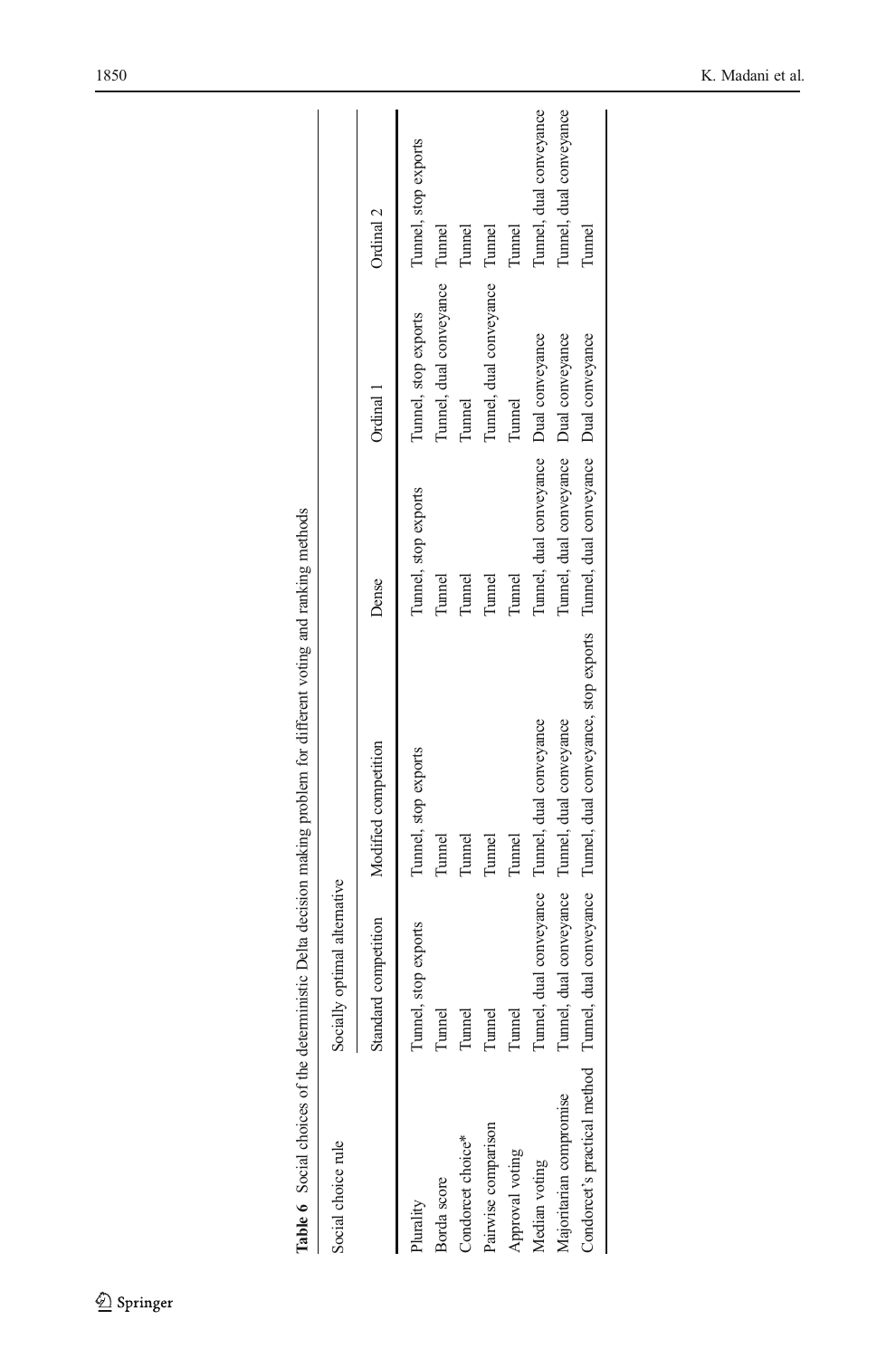<span id="page-12-0"></span>

Fig. 1 Winning probability changes during the Monte-Carlo social choice making process based on Borda score

ordinal ranking matrix in each round of selection. The winning probabilities were updated at each round of selection to determine the sufficient number of Monte-Carlo selections to get stable results. As an example, Fig. 1 shows how the winning probabilities change during the Monte-Carlo social choice making procedure using the Borda score. As shown in this figure, winning probabilities converge after few hundred rounds of Monte-Carlo selection. The convergence trend was the same for other social choice rules, so the number of Monte-Carlo selections was set to 2000 for this analysis. Figure 2 shows the winning probabilities of the Delta problem's alternatives based on the suggested Monte-Carlo social choice making method. Given the possibility of ties, the winning probabilities might exceed 100 % under each voting method (in each row of the table). The obtained results suggest that the tunnel is the most robust socially optimal solution, followed by dual conveyance. The general findings are consistent with findings of other stochastic MC-



Fig. 2 Summary of winning probabilities based on different Monte-Carlo social choice methods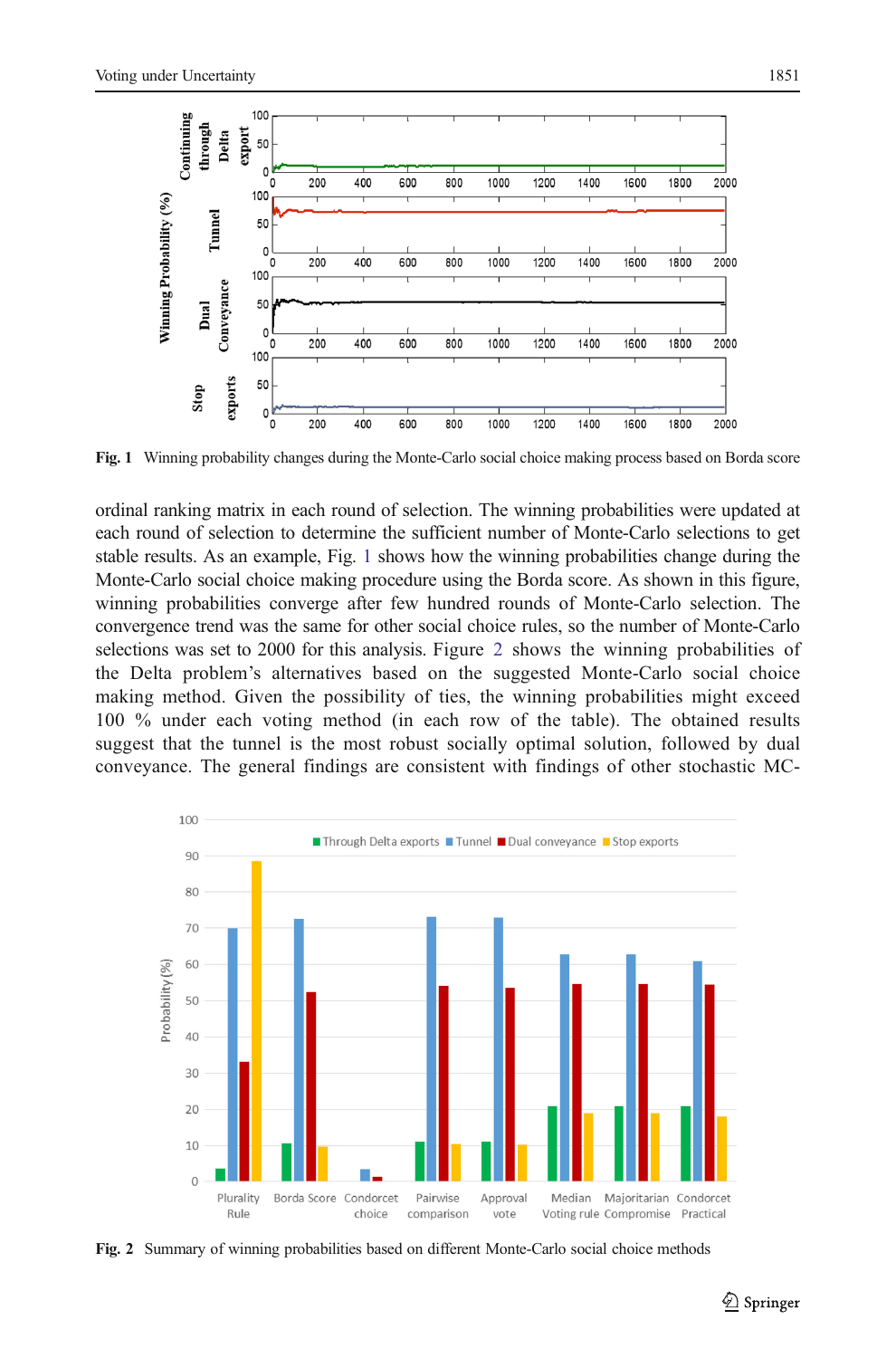<span id="page-13-0"></span>MDM studies of the benchmark problem, reflecting the reliability of the proposed method. Nevertheless, given the different assumptions of each study (e.g. cooperation level, fairness/optimality notion) the calculated winning probabilities are different from the other studies as expected.

The obtained results are based on unrounded selected performances, making the results insensitive to the ranking methods. To evaluate the sensitivity of the winning probabilities to possibility of having equal performances and to different ranking methods, the Monte-Carlo social choice making procedure was repeated using rounded (with two decimals) performances. Considering the possibility of equal performances with rounded performances and given the sensitivity of social choice rules to different ranking methods (as shown in Section [3\)](#page-4-0) the Monte-Carlo social choice making analysis was performed with rounded performances based on all ranking methods illustrated earlier. In case of the ordinal ranking method which ranks equally performing options randomly (as shown by the ordinal ranking 1 and 2



Fig. 3 Winning probabilities based on different Monte-Carlo social choice making rules for each alternative (through delta exports, tunnel, dual conveyance, and stop exports) with rounded performances based on each ranking method: a SCR standard competition ranking; **b** MCR modified competition ranking; **c** DR dense ranking; d OR Ordinal ranking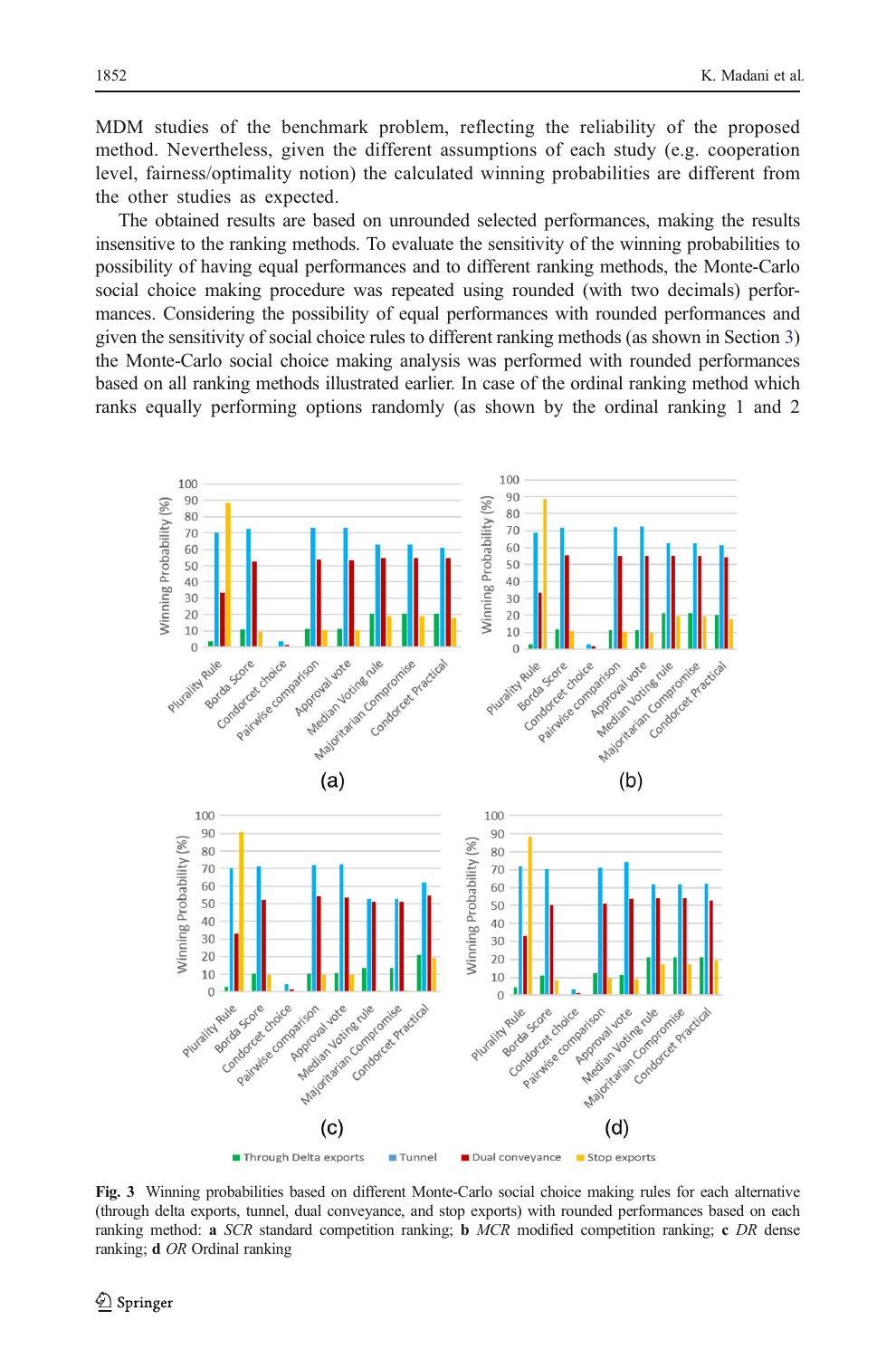matrices), a random ranking function was added for ranking equally performing alternatives, giving them equal chances of selection at each rank.

Figure [3a](#page-13-0)–d presents the results of the Monte-Carlo social choice analysis of the Delta decision making problem with rounded numbers. Slight changes of the winning probabilities under different ranking methods indicate the sensitivity of social choice rules to ranking methods. Nevertheless, these changes are not significant and do not change the overall results, i.e. the tunnel and dual conveyance remain as the best and second best social choices, respectively. Although insignificant, the difference in winning probabilities in Fig. [3a](#page-13-0)–d reflect the sensitivity of results to equal performances. Again, the possibility of equal performances does not change the overall results.

#### 6 Ranking Distributions

Winning probabilities help identifying the alternatives' likelihood of getting selected as the social choice, but it does not provide any information on the degree of robustness of winning options. To evaluate the robustness of an alternative, its ranking distribution can be calculated. Social choice ranking of alternatives in a deterministic group decision making problem can be established by eliminating the social choice under a given social choice rule from the decision making problem and applying that rule again to the remaining alternatives to find the next best social choice. This procedure can be continued until all choices are ranked. Ranking distributions of the alternatives in a Monte-Carlo social choice making procedure can be determined if alternatives are fully ranked in each round of selection. Ranking distribution of an alternative reflects the probabilities of that alternative being ranked at different levels and reflects the degree of robustness of each rank.

The alternatives of the Delta problem were ranked using the Monte-Carlo social choice making procedure with unrounded performance values. Figure [2](#page-12-0) shows the ranking distributions of the four Delta problem's solution alternatives under different social choice rules. Figure [3a](#page-13-0)–d clearly show that the sum of the probabilities of selection at a given rank might exceed 100 % because of the possibility of ties. Nevertheless, for a given alternative, the sum of selection probabilities at different ranks always equals 100 %. Given that Condorcet rule cannot determine the best choice under most cases in the Monte-Carlo social making process, ranking distributions could not be established under this rule.

The ranking distributions imply the ranking robustness of each alternative. For example, tunnel as the best option is less robust under median voting, majoritarian compromise, and Condorcet's practical rules than plurality, Borda, pairwise comparison, and approval voting rules. This is because under plurality, the tunnel can rank as the third option, when it is not selected as the best option (Fig. [2\)](#page-12-0). This type of information can be shared with decision makers to inform them about the risk of selecting each option in stochastic decision making problems. As another example, while winning probabilities of stop exports and continue through delta exports (1st rank) are close under Condorcet's practical method, the former is a less robust option due to its low ranking probability at the 2nd level. Thus, a conservative decision maker might prefer the continue through delta exports option over the stop exports option. Overall, Fig. [2](#page-12-0) suggests that tunnel is the best and relatively robust social choice, followed by dual conveyance. Interestingly, the probability of getting ranked at the 4th level is minimal for all options (Fig. [4a](#page-15-0)–f), suggesting that the overall performances of the other two alternatives, stop exports and continue through delta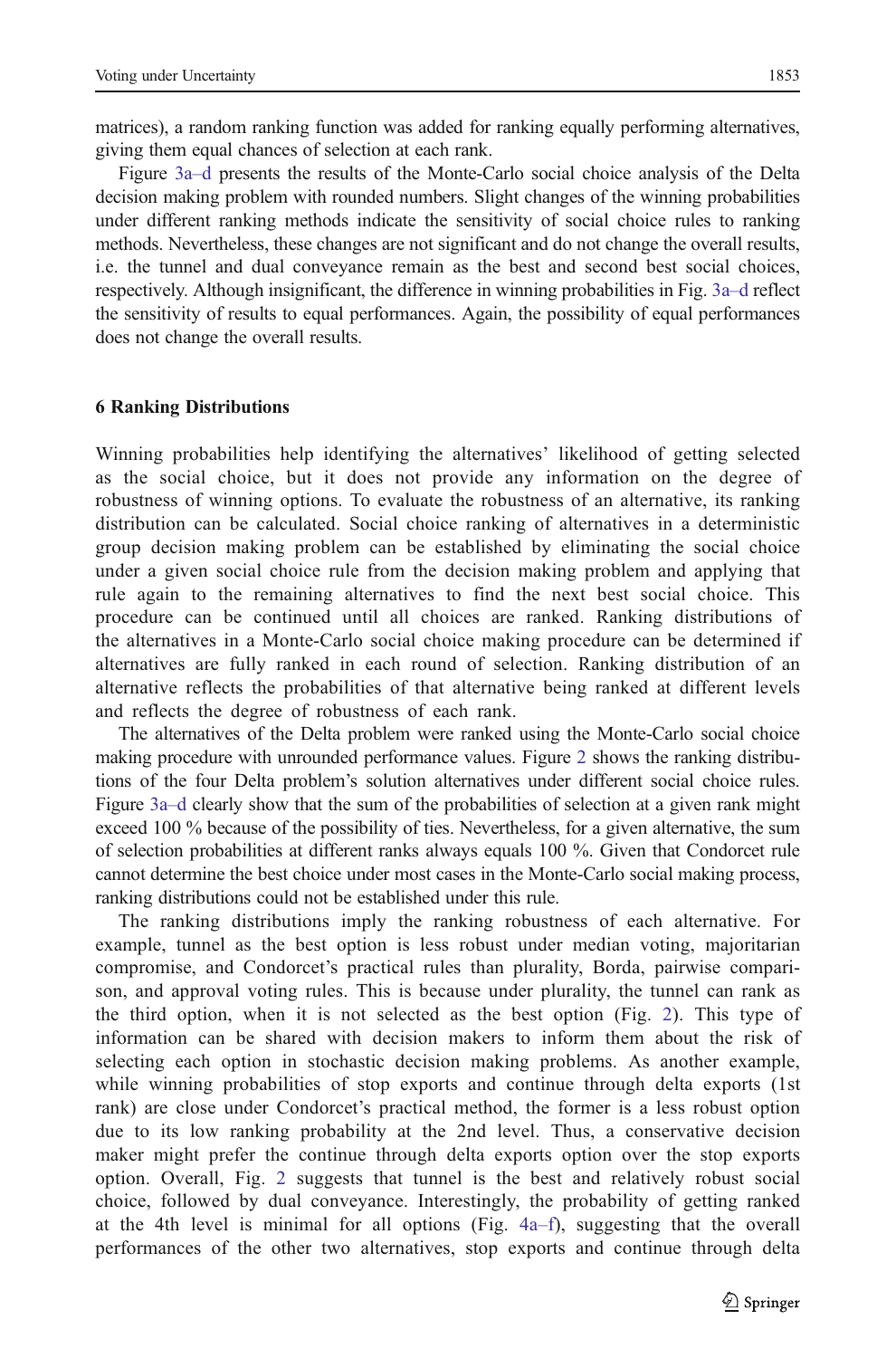<span id="page-15-0"></span>

Fig. 4 Ranking distribution of alternatives under different social choice rules (a plurality, b Borda and pairwise comparison, c Condorcet, d approval voting, e median voting and majoritarian compromise, and f Condorcet's practical)

exports, are nearly the same. Ranking distributions the alternatives in the Delta problem provides decision makers with a way to easily distinguish performance while also considering risk and trade-offs.

Given that the results of the previous section showed that rounded performances do not change the overall results, significantly, ranking distributions were not determined for the rounded performances case. Nevertheless, ranking distributions are expected to be sensitive to the choice of ranking method.

### 7 Conclusions

This paper developed a new framework for analyzing partially cooperative group decision making under uncertainty. In this type of problem parties who have uncertain information about the performances of different alternatives, benefit from some level of cooperation in the decision making process (e.g. agreement over the decision making process and rules). The proposed Monte-Carlo social choice making method combines Monte-Carlo selection with a range of social choice (voting) rules to determine the winning probability of each alternative and the degree of ranking robustness (ranking distribution). Given that the social optimality notions of voting rules are different application of different methods help with finding a robust social ranking of the alternatives. The proposed method can be practical in decision making under uncertainty. The objective of the developed framework is not to provide a deterministic solution to a stochastic problem. Rather, it tries to inform the decision makers about the effects of uncertainty on robustness of the analysis outcomes and about the risk of selection of each alternative.

The suggested method was applied to a real-world hydro-environmental group decision making example as a benchmark problem to illustrate how the suggested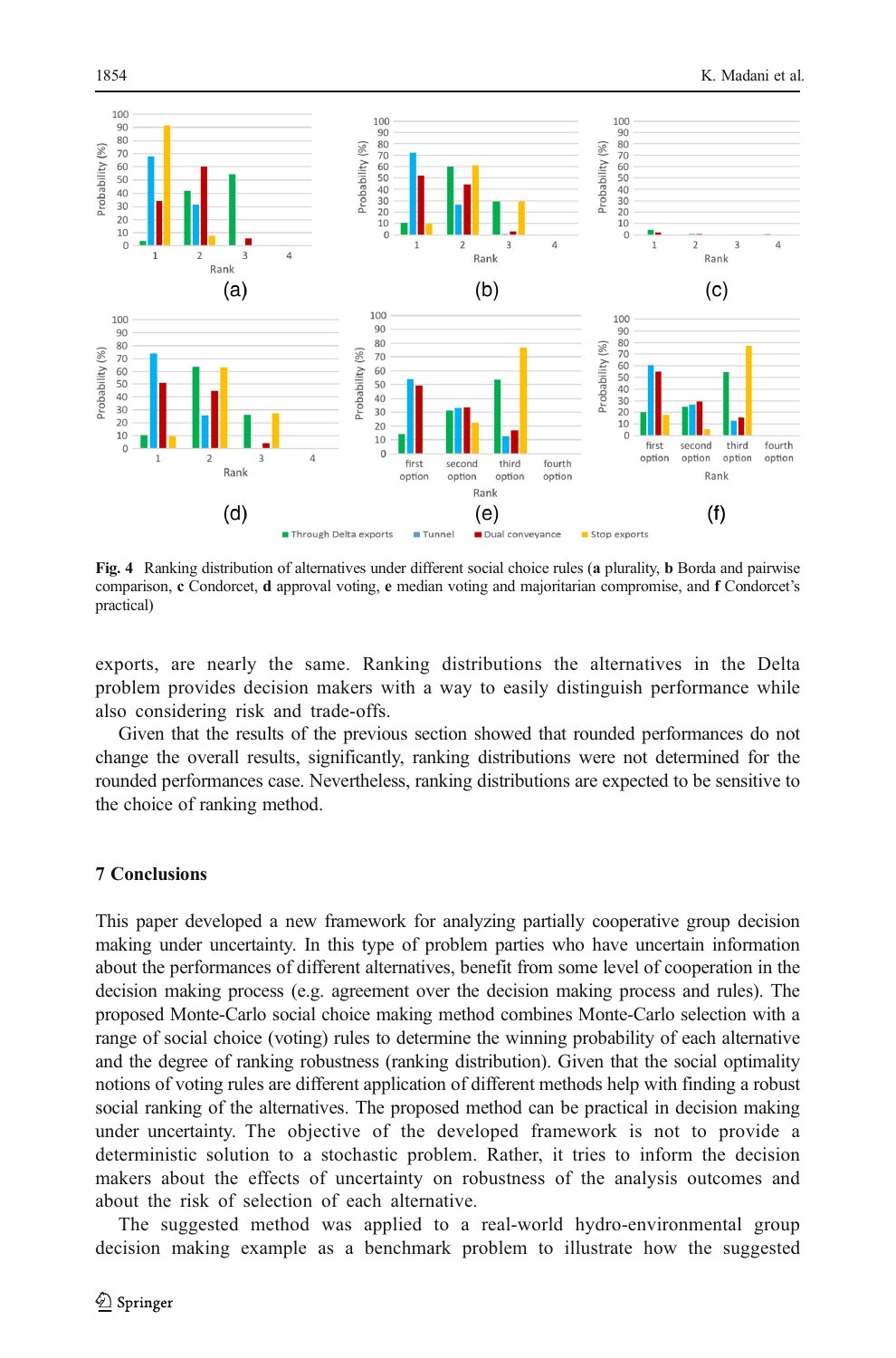<span id="page-16-0"></span>method work and to show what type of insights could be expected from this method. The general findings of the study are consistent with findings of other studies of the benchmark problem, reflecting the reliability of the proposed method. Under partial cooperation the tunnel is the best option for the Delta problem, followed by dual conveyance. For illustrative purposes, this work used a relatively simple benchmark problem and assumed uncertainty to be uniformly distributed. Future studies may apply the suggested Monte-Carlo social choice making method to more complex problems and/or assume non-uniform probability distributions.

#### References

- Afshar A, Mariño MA, Saadatpour M, Afshar A (2011) Fuzzy TOPSIS multi-criteria decision analysis applied to Karun reservoirs system. Water Resour Manag 25:545–563
- Arrow K (1951) Social choice and individual values. Wiley, New York
- Bassett GW, Persky J (1999) Robust voting. Public Choice 99:299–310
- Black D (1948) On the rationale of group decision making. J Polit Econ 56:23–34
- Brams SJ, Fishburn PC (1978) Approval voting. Am Pol Sci Rev 72(3):831–847
- Brams SJ, Kilgour DM (2001) Fallback bargaining. Group Decis Negot 10(4):287–316
- Cohon JL, Marks DH (1975) A review evaluation of multiobjective programming techniques. Water Resour Manag 11(2):208–220
- Condorcet M (1785) Essai sur l'application de l'analyse a la probabilite des de'cisions rendues a la pluralite des voix. Imprimerie Royale, Paris
- D'Angelo A, Szidarovsky F, Eskandary A (1998) Social choice procedures in waterresource management. J Environ Manag 52(3):203
- De Borda JC (1781) Memoire sur les elections au scrutin. Histoire de l'Academie Royale desSciences, Paris
- Dodgson CL (1876) A method for taking votes on more than two issues. Clarendon, Oxford, Reprinted in (Black, 1958) with discussion
- Figueira J, Greco S, Ehrgott M (2005) Multiple criteria decision analysis: state of the art surveys. Springer, New York
- Giordano R, Passarella G, Uricchio VF, Vurro M (2005) Fuzzy cognitive maps for issue identification in a water resources conflict resolution system. Phys Chem Earth A/B/C 30(6–7):463–469
- Goetz RU, Martinez Y, Rodrigo J (2007) Water allocation by social choice rules: the case of sequential rules. Ecol Econ 65:304–314
- Gregory RS (2002) Incorporating value tradeoffs into community based environmental risk decisions. Environ Values 11:461–488
- Hajkowicz S, Collins K (2007) A review of multiple criteria analysis for water resource planning and management. Water Resour Manag 21(9):1553–1566
- Hipel KW (1992) Multiple objective decision-making in water-resources. Water Resour Bull 28(1):3–12
- Hyde KM, Maier HR, Colby CB (2005) A distance-based uncertainty analysis approach to multi-criteria decision analysis for water resource decision making. J Environ Manag 77:278–290
- Isendahl N, Dewulf A, Brugnach M, François G, Möllenkamp S, Pahl-Wostl C (2009) Assessing framing of uncertainties in water management practice. Water Resour Manag 23(15):3191–3205. [http://link.springer.](http://link.springer.com/article/10.1007%2Fs11269-009-9429-y) [com/article/10.1007%2Fs11269-009-9429-y](http://link.springer.com/article/10.1007%2Fs11269-009-9429-y)
- Kangas A, Laukkanen S, Kangas J (2005) Social choice theory and its applications in sustainable forest management—a review. For Policy Econ 9(1):77
- Kant S, Lee S (2004) A social choice approach to sustainable forest management: an analysis of multiple forest values in Northwestern Ontario Forest. Policy Econ 6:215–227
- Klauer B, Brown J (2004) Conceptualizing imperfect knowledge in public decision making: ignorance, uncertainty, error and risk situations. Environ Res Eng Manage 1(27):124–128
- Laukkanen S, Kangas A, Kangas J (2002) Applying voting theory in natural resource management: a case of multiple-criteria group decision support. J Environ Manag 64(2):127–137
- Laukkanen S, Palander T, Kangas J (2004) Applying voting theory in participatory decision support for sustainable timber harvesting. Can J For Res 34(7):1511–1524
- Lund J, Hanak E, Fleenor WE, Howitt R, Mount J, Moyle P (2007) Envisioning futures for the Sacramento-San Joaquin Delta. Public Policy Institute of California, San Francisco